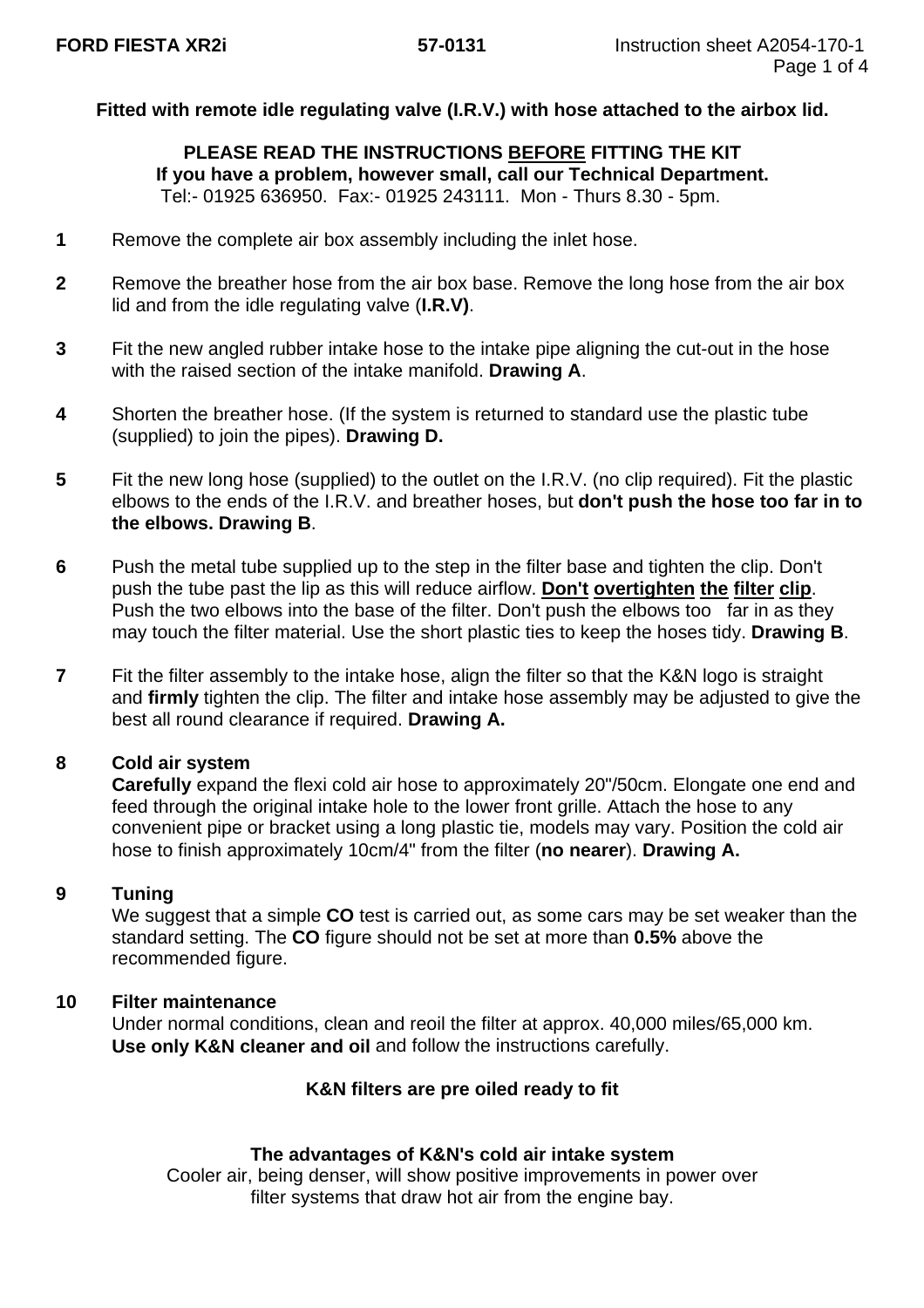## **This Kit Should Contain :-**

1 x Air filter.

- 1 x Cold air hose assembly.
- 1 x Rubber intake hose.
- 1 x Rubber IRV hose.
- 1 x Instruction sheet.
- 1 x Instruction pack:-
	- 1 x Filter maintenance sheet.
	- 1 x K&N window sticker.
	- 1 x Million mile warranty card.
	- 1 x Leaflet.
- 1 x Fixing kit containing :-
	- 2 x Plastic cable tie (8" long).
	- 1 x Plastic cable ties (14" long).
	- 2 x Plastic elbows.
	- 2 x Hose clips size 44.
	- 1 x Hose clip size 44.
	- 1 x Metal tube.

# **IMPORTANT INSTRUCTIONS FOR ROUND ENTRY CLAMP ON AIR FILTERS**

Gently tighten the hose clip to the point where the filter will just rotate on the pipe or intake flange Reposition the K&N logo straight, then **give the clip two turns i.e. 360 , no more.**

# **FITTING YOUR OWN 57i KIT**

If not, **it is essential** that the person fitting the kit (e.g. mechanic) **carefully follows these particular instructions** even if he has fitted K&N kits before. This will save you both time and money. Kits incorrectly fitted may show a loss in performance e.g. the positioning of the essential cold air hose, (flexi expandable and rubber hoses are used).

**A final check** under the bonnet, by yourself, with the instructions, would seem sensible.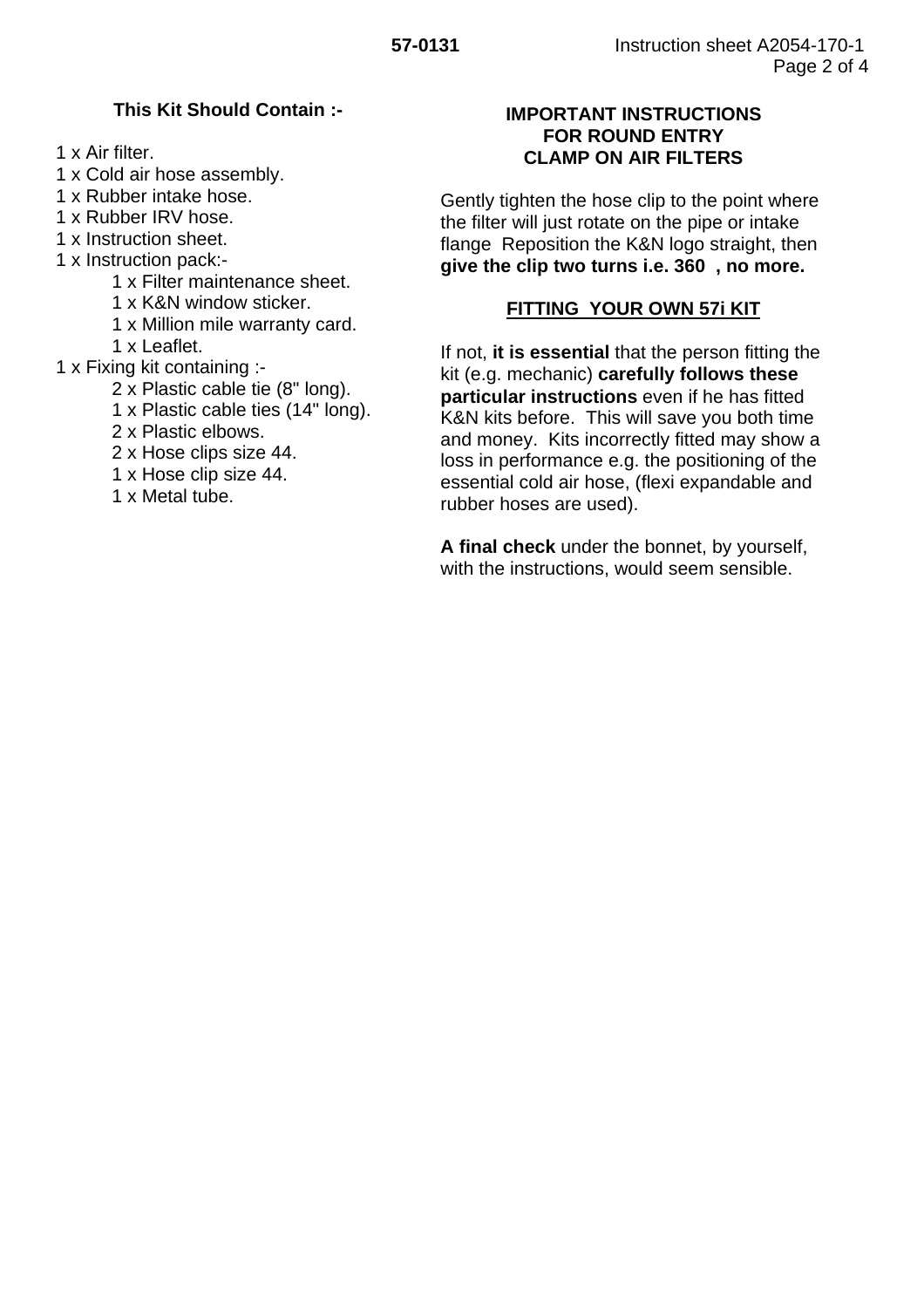